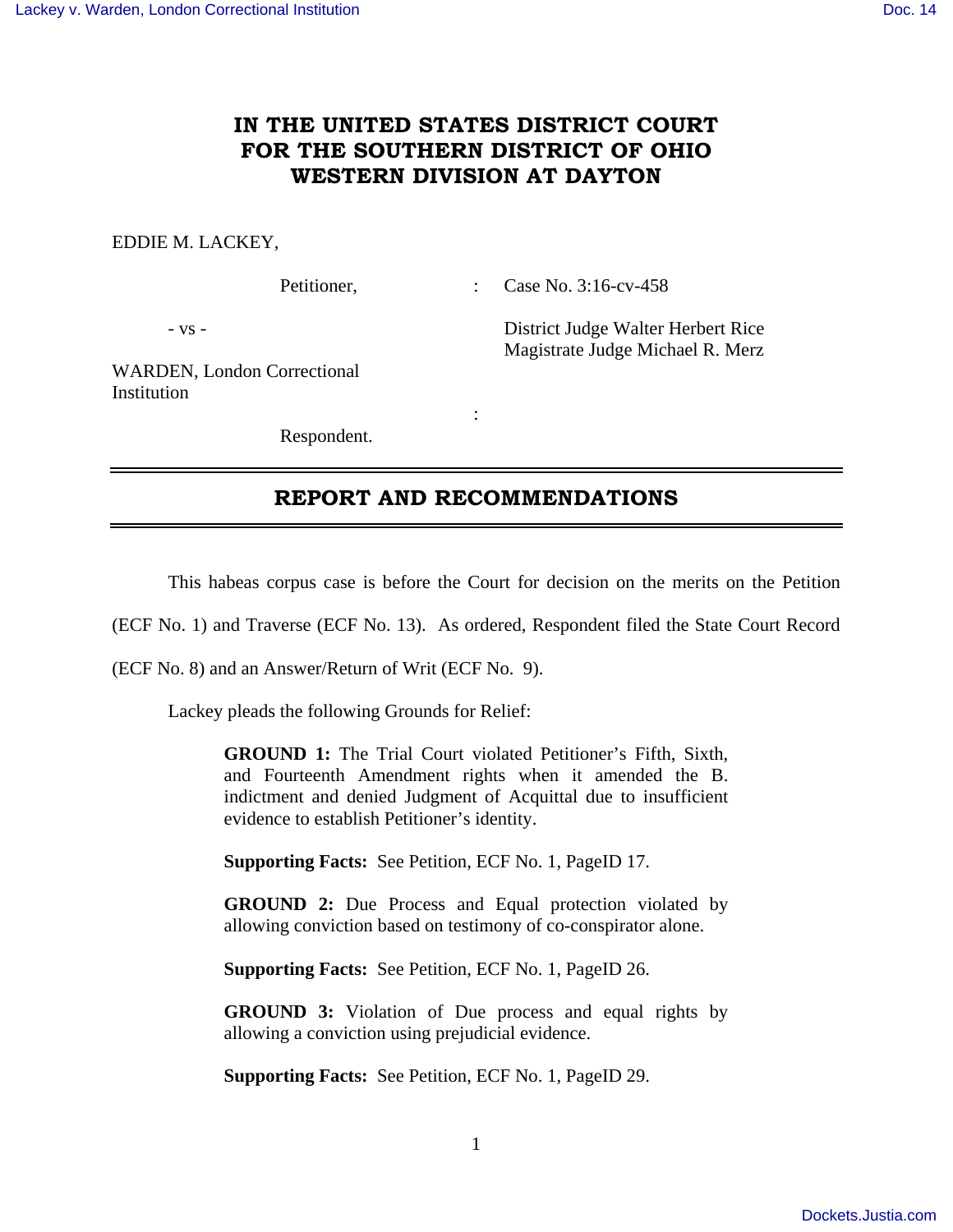**GROUND 4:** Second Appellate District violated due process and equal protection when Judicial and Prosecutorial misconduct committed.

**Supporting Facts:** See Petition, ECF No.1, PageID 31.

(Petition, ECF No. 1.)

## **Procedural and Factual History**

 Lackey was indicted by the Montgomery County Grand Jury in 2013 on one count of aggravated arson (Ohio Revised Code § 2909.02(A)(2)) (State Court Record, ECF No. 8, PageID 54). In 2014, the state filed an indictment B charging Lackey with conspiracy to commit aggravated arson on April 8 through April 12, 2013 (Ohio Revised Code § 2909.02(A) (1)) and attempted aggravated arson on April 8 through April 9, 2013 (Ohio Revised Code § 2909.02(A) (1)/2923.02(A)) (State Court Record, ECF No. 8, PageID 70).

The case proceeded to trial and after the State presented its case, the trial court granted Lackey's motion to dismiss indictment A (State Court Record, ECF No. 8, PageID 118). The remaining counts in the B Indictment were submitted to the jury. In addition, over objection from Lackey, the court allowed the State to amend the dates for the conspiracy count of indictment B. In June 2014, Lackey was found guilty of conspiracy to commit aggravated arson and attempted aggravated arson. The court merged the two counts and sentenced Lackey to 6 years in prison (State Court Record, ECF No. 8, PageID 122).

Lackey appealed to the Court of Appeals of Ohio, Second Appellate District, Montgomery County, raising the following assignments of errors: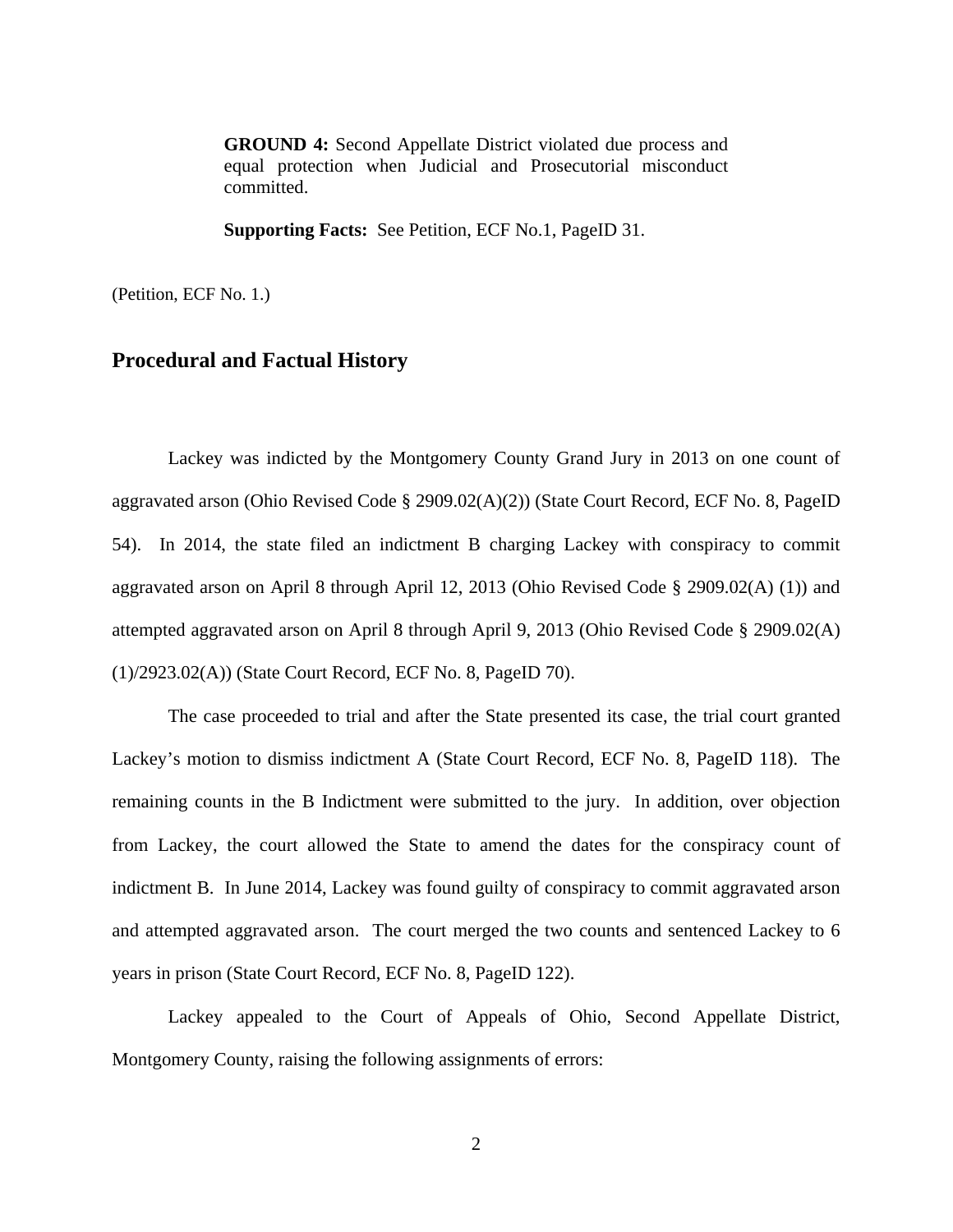1. The court's failure to dismiss appellant's B indictment was in direct violation of appellant's speedy trial rights.

2. The court's failure to sever the trials for the A and B indictments deprived appellant of a fair trial and due process of law.

3. Amending the B indictment after the closing of appellant's case–in–chief was a material change and deprived appellant of a fair trial and due process of law.

(Appellant's Brief, State Court Record, ECF No. 8, PageID 128.)

The Second District set forth the facts of this case on direct appeal as follows:

**[\*P6]** At about 12:30 a.m. on April 9, 2013, Nozad Ibrahim ("Tony") was working as a clerk at a Sunoco gas station located at 3900 Salem Avenue in Dayton, Ohio. Tony was outside the business and saw two individuals walking next to the dumpster. They ran away when they saw him, and about 15 to 20 minutes later, Tony saw one of the men open the door, light a 24–oz Budweiser beer bottle filled with gas, and throw it in the door. Luckily, the bottle did not break and the store did not catch on fire. A partially burned dollar bill was found on the floor. Gauze and a cigarette butt were found inside the bottle.

**[\*P7]** Tony called the police, who were dispatched to the scene. On the way to the scene, Officer Jason Berger saw a male (later identified as Joe Whitfield) walking in the vicinity. After receiving a description of the suspects, Berger drove back to where he had seen Whitfield. Berger then saw Whitfield and another man walking behind a carwash. As soon as Berger pulled behind the carwash, the men began running away. Ultimately, Berger was able to apprehend Whitfield, who had a strong odor of gasoline about him. Berger drove Whitfield to the gas station, where Tony stated that he was 60% certain that Whitfield was the one who had thrown the bottle. Whitfield was arrested and searched, and the police found a piece of torn gauze in his pocket.

**[\*P8]** A second arson incident occurred while Whitfield was in custody. At about 12:30 a.m. on April 12, 2013, another attempted arson occurred at the Sunoco gas station. After being told by a customer that the building was on fire, the clerk, Tony, went behind the building and saw that the back door was on fire. Tony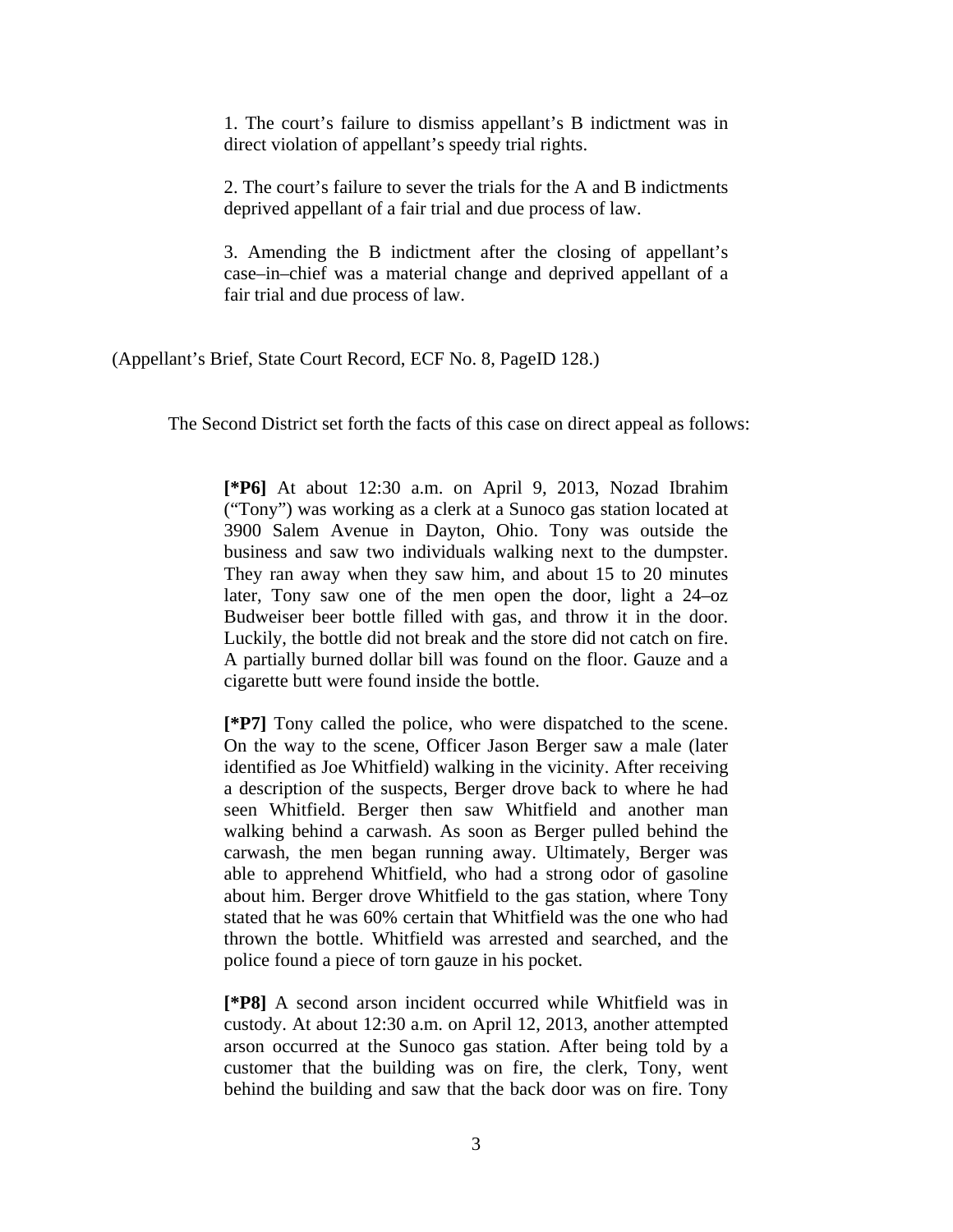put out the fire and the police arrived at about 1:45 a.m. There was a strong odor of gasoline, as well as charring and flaking on the back door

**[\*P9]** About an hour later, the police arrived at Lackey's home. They were acting on information from a potential witness who had allegedly seen men running from the station and had gotten a license plate number. Lackey allowed the police to search his vehicle for evidence and fingerprints. Lackey claimed that he had arrived home at around 10:00 p.m., and had not been out since. There was no odor of gasoline about the vehicle or on Lackey, and the police did not find any incriminating evidence, like gauze or beer bottles. However, the hood of the vehicle was warm to the touch and there were wet spots on the vehicle. (It had been raining that night.)

**[\*P10]** Both the April 9 and April 12, 2013 arson cases were assigned to Detective Melanie Phelps–Powers. On April 16, 2013, the clerk, Tony, picked out the second person from the April 9, 2013 arson, based on a photo spread. The person he selected was not Lackey, nor was it the photo of any individual who was ever connected to the case.

**[\*P11]** Whitfield gave conflicting statements to the police. Phelps– Powers first interviewed Whitfield on April 17, 2013. At that time, Whitfield told her that he had nothing to do with the April 9, 2013 arson.

**[\*P12]** Whitfield was charged with the April 9, 2013 arson. On April 22, 2013, Whitfield told Phelps–Powers that Lackey had picked him up at his house around midnight on April 9, 2013, and that they were going to a studio to record music. Whitfield had been drinking before he was picked up, and had a few drinks before passing out. He stated that when he woke up, another guy had a gun and was going to throw a fire bomb at the gas station. Whitfield told the detective that the motive was to "shut down" the store that night. In the meantime, Lackey had been arrested on April 19, 2013, solely in connection with the April 12, 2013 arson. The complaint against Lackey was dismissed on April 29, 2013, however.

**[\*P13]** Evidence eventually obtained from Lackey's cell phone records for the night of the April 9, 2013 arson showed calls between Lackey and Whitfield's girlfriend, Latoya, at 4:36 a.m. and a few hours later the same day. Lackey was a friend of Latoya's family and had met Whitfield through Latoya. As a result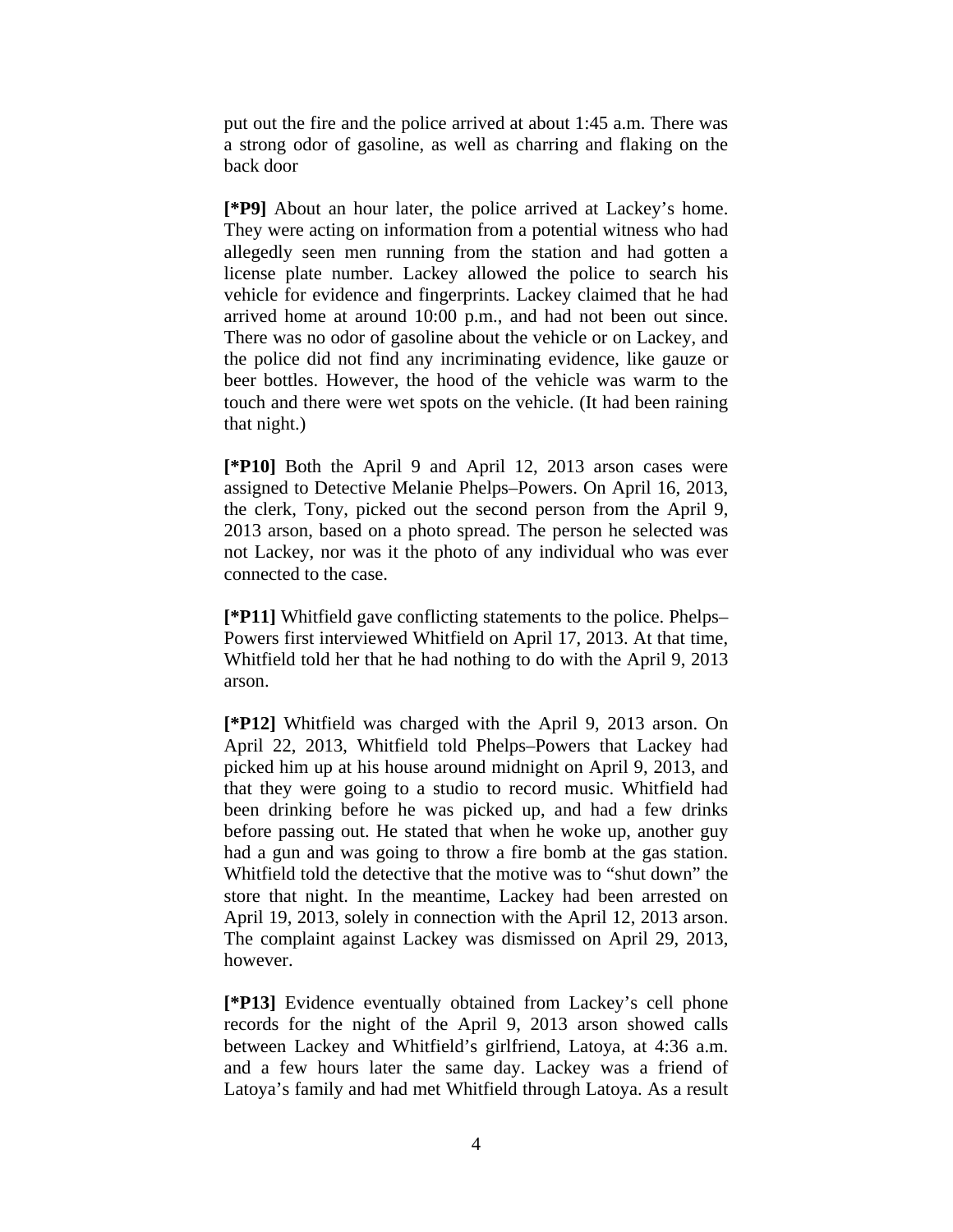of DNA analysis on the cigarette butt that was found in the bottle used in the April 9, 2013 arson, the police also identified an individual named Vaughn Erwin as a potential match. Erwin was Lackey's nephew, and they both worked at King's Furniture Store.

**[\*P14]** Phelps–Powers' theory of the case was that the arsons occurred because of a money dispute between the owner of King's Furniture and Sam, the owner of the Sunoco station. In March 2014, Phelps–Powers visited Whitfield in prison, where he was much more cooperative than he had been previously. At that time, Whitfield positively identified Erwin as the person who had been with him and Lackey the night of the April 9, 2013 arson. During this visit, Whitfield also told Phelps–Powers about a confrontation between King's Furniture and Sunoco.

**[\*P15]** In addition, Whitfield stated that on the night of the April 9, 2013 arson, he was driving around in Lackey's car, smoking marijuana. The bottle of gasoline was in the car. According to Whitfield, Lackey told him that if he did this, he'd "be straight." At trial, Whitfield indicated that he interpreted Lackey's statement to mean that if Whitfield threw the bottle into the station, he would get some money to take care of his family.

**[\*P16]** Whitfield also stated at trial that the plan was that he and the other person with him (whom he alternately admitted and denied having previously identified as Erwin) would get back together with Lackey after the April 9, 2013 arson. However, despite Erwin's attempts to call Lackey, Lackey was not at the spot where they needed him to be. Whitfield and Erwin then got separated because Erwin started running, and Whitfield was apprehended.

The Second District affirmed the conviction, *State v. Lackey*, 2015-Ohio-5492, 55 N.E. 3d 613,

2015 Ohio App. LEXIS 5308 ( $2<sup>nd</sup>$  Dist. Dec. 29 2015), appellate jurisdiction declined, 145 Ohio

St. 3d 1460 (2016).

On May 16, 2016, Lackey filed a delayed application to reopen his appeal pursuant to

Ohio App. Rule 26(B). After briefing, the Second District Court of Appeals denied reopening on

June 28, 2016, and the Ohio Supreme Court declined jurisdiction. *State v. Lackey*, 146 Ohio St.

3d 1516 (2016).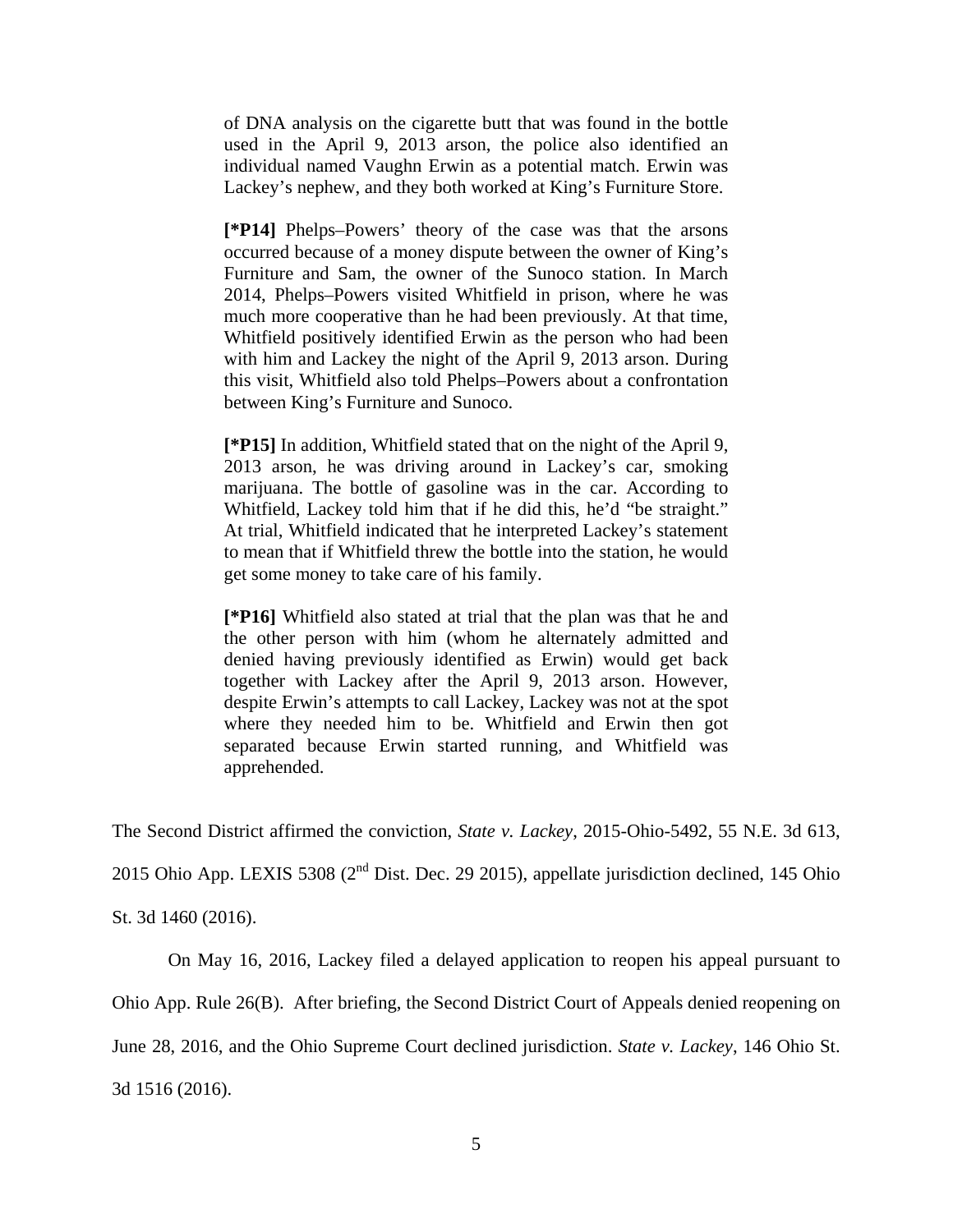# **Analysis**

### **Procedural Default**

 Respondent asserts that the insufficiency of the evidence claim in Ground One and Grounds Two, Three, and Four of the Petition are procedurally defaulted. In his Traverse, Petitioner makes no response to this defense and the Magistrate Judge finds it is well taken.

 The procedural default doctrine in habeas corpus is described by the Supreme Court as follows:

> In all cases in which a state prisoner has defaulted his federal claims in state court pursuant to an adequate and independent state procedural rule, federal habeas review of the claims is barred unless the prisoner can demonstrate cause of the default and actual prejudice as a result of the alleged violation of federal law; or demonstrate that failure to consider the claims will result in a fundamental miscarriage of justice.

*Coleman v. Thompson*, 501 U.S. 722, 750 (1991); *see also Simpson v. Jones*, 238 F.3d 399, 406  $(6<sup>th</sup> Cir. 2000)$ . That is, a petitioner may not raise on federal habeas a federal constitutional rights claim he could not raise in state court because of procedural default. *Wainwright v. Sykes*, 433 U.S. 72 (1977); *Engle v. Isaac*, 456 U.S. 107, 110 (1982). Absent cause and prejudice, a federal habeas petitioner who fails to comply with a State's rules of procedure waives his right to federal habeas corpus review. *Boyle v. Million*, 201 F.3d 711, 716 (6<sup>th</sup> Cir. 2000)(citation omitted); *Murray v. Carrier*, 477 U.S. 478, 485 (1986); *Engle*, 456 U.S. at 110; *Wainwright*, 433 U.S. at 87. *Wainwright* replaced the "deliberate bypass" standard of *Fay v. Noia*, 372 U.S. 391 (1963). *Coleman*, 501 U.S. at 724.

The Sixth Circuit Court of Appeals requires a four-part analysis when the State alleges a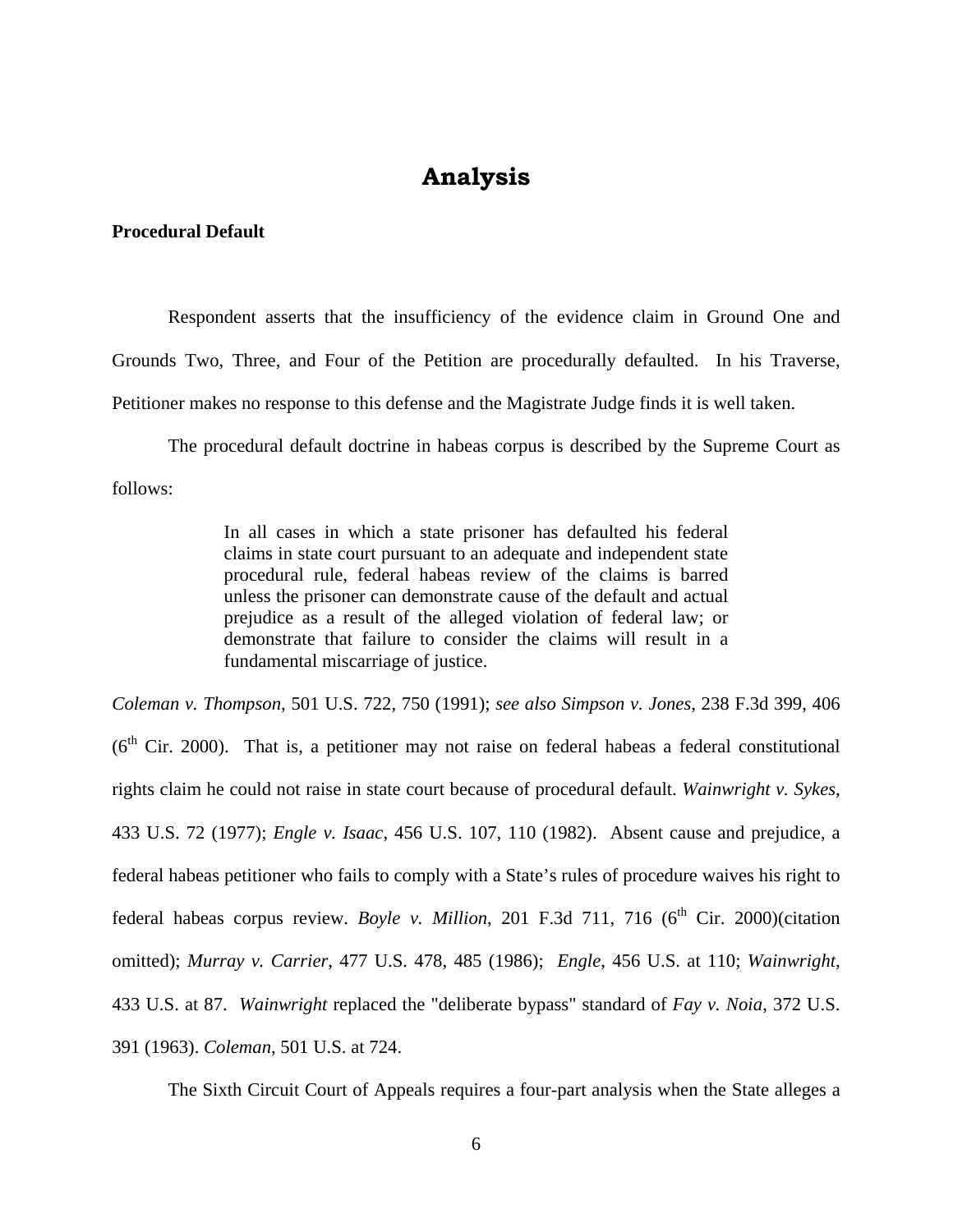habeas claim is precluded by procedural default. *Guilmette v. Howes*, 624 F.3d 286, 290 (6<sup>th</sup> Cir. 2010)(*en banc*); *Eley v. Bagley*, 604 F.3d 958, 965 (6<sup>th</sup> Cir. 2010); *Reynolds v. Berry*, 146 F.3d 345, 347-48 (6th Cir. 1998), *citing Maupin v. Smith*, 785 F.2d 135, 138 (6th Cir. 1986); *accord Lott v. Coyle*, 261 F.3d 594, 601-02 (6<sup>th</sup> Cir. 2001); *Jacobs v. Mohr*, 265 F.3d 407, 417 (6<sup>th</sup> Cir. 2001).

> First the court must determine that there is a state procedural rule that is applicable to the petitioner's claim and that the petitioner failed to comply with the rule.

. . . .

Second, the court must decide whether the state courts actually enforced the state procedural sanction, citing *County Court of Ulster County v. Allen*, 442 U.S. 140, 149, 99 S.Ct. 2213, 60 L.Ed.2d 777 (1979).

Third, the court must decide whether the state procedural forfeiture is an "adequate and independent" state ground on which the state can rely to foreclose review of a federal constitutional claim.

Once the court determines that a state procedural rule was not complied with and that the rule was an adequate and independent state ground, then the petitioner must demonstrate under *Sykes* that there was "cause" for him to not follow the procedural rule and that he was actually prejudiced by the alleged constitutional error.

*Smith*, 785 F.2d at 138; accord, *Hartman v. Bagley*, 492 F.3d 347, 357 (6<sup>th</sup> Cir. 2007), *quoting Monzo v. Edwards*, 281 F.3d 568, 576 (6<sup>th</sup> Cir. 2002).

 Under Ohio law, a claimed error which can be shown from the face of the record must be raised on direct appeal; otherwise it is barred by *res judicata* from being presented in any other proceeding. *State v. Perry*, 10 Ohio St. 2d 175 (1967). Ohio's doctrine of *res judicata* in criminal cases, enunciated in *Perry*, is regularly enforced by the Ohio courts and is an adequate and independent state ground of decision. *Durr v. Mitchell*, 487 F.3d 423, 432 ( $6<sup>th</sup>$  Cir. 2007); *Buell v. Mitchell*, 274 F.3d 337 (6<sup>th</sup> Cir. 2001); *Coleman v. Mitchell*, 268 F.3d 417 (6<sup>th</sup> Cir.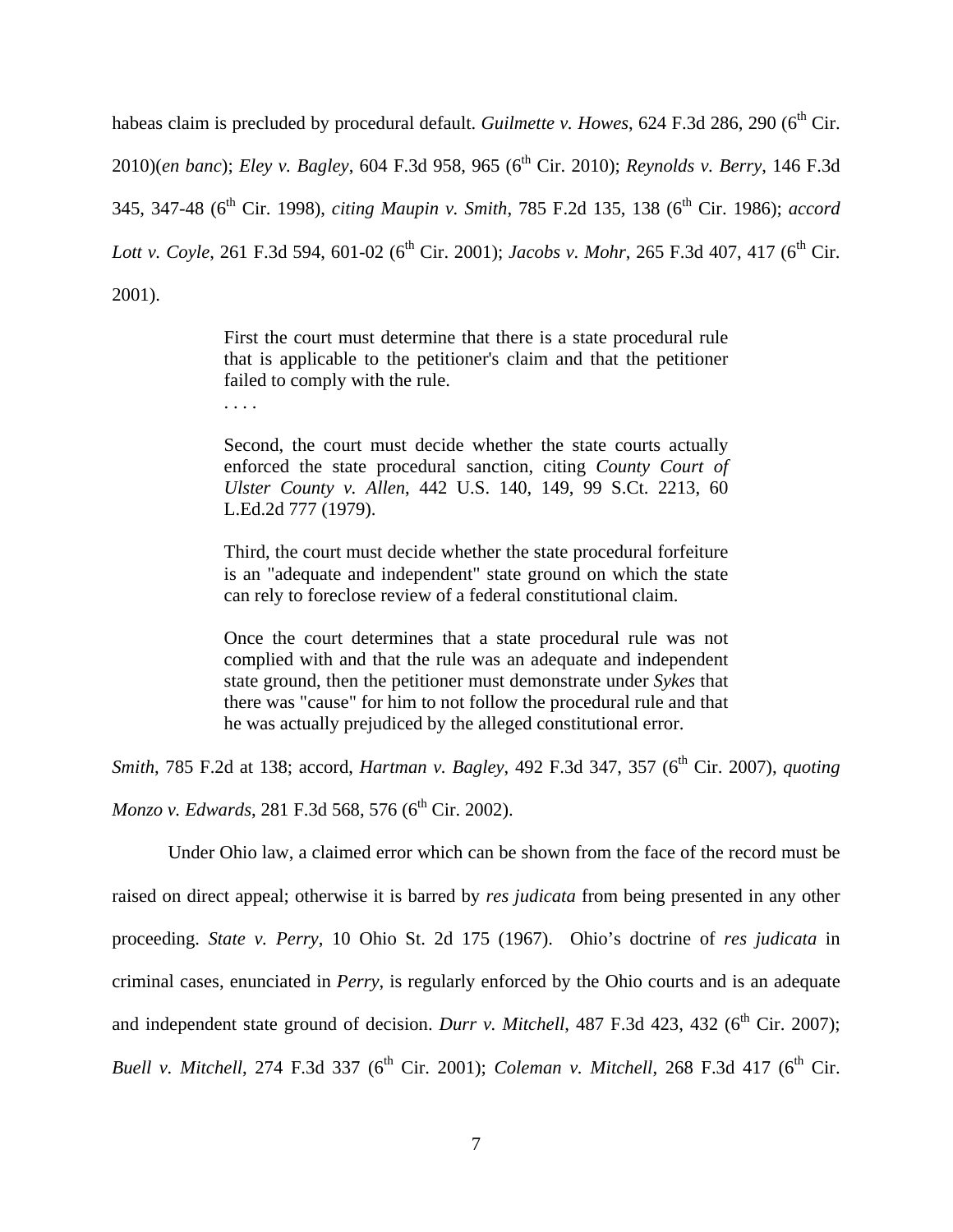2001); *Byrd v. Collins*, 209 F.3d 486, 521-22 (6<sup>th</sup> Cir. 2000); *Rust v. Zent*, 17 F.3d 155, 160-61 (6<sup>th</sup> Cir. 1994)(citation omitted); *Van Hook v. Anderson*, 127 F. Supp. 2d 899, 913 (S.D. Ohio 2001). "[P]resentation of competent, relevant, and material evidence *dehors* the record may defeat the application of *res judicata*." *State v. Lawson*, 103 Ohio App. 3d 307 (12<sup>th</sup> App. Dist. 1995).

 Petitioner does not argue in his Traverse that his failure to present these claims on direct appeal is somehow excused by cause and was actually prejudicial to him. However, he did file an Application for Delayed Reopening of his direct appeal in which he had received ineffective assistance of appellate counsel because his counsel had failed to raise as an assignment of error the insufficiency of the evidence and prosecutorial misconduct (State Court Record, Ex. 26, ECF No. 8, PageID 257). That is the correct procedure to use under Ohio law to litigate a claim of ineffective assistance of appellate counsel. However, Ohio R. App. P. 26(B) requires that an application under that rule be filed within ninety days of final judgment in the court of appeals. In this case the court of appeals found that the ninetieth day was March 28, 2016, and Petitioner's 26(B) application was not filed until May 4, 2016, and was therefore "clearly untimely." *State v. Lackey*, Case No. 28293 (Ohio App. 2d Dist. Jun 28, 2016)(unreported, copy at ECF No. 8, PageID 284, et seq), appellate jurisdiction declined, *State v. Lackey*, 146 Ohio St. 3d 1516 (2016). The court of appeals also found that Petitioner had failed to show good cause for his late filing, essentially arguing that the issues he presented showed ineffective assistance of appellate counsel, or in other words arguing the merits. *Id.* at PageID 286.

In noncapital cases, the timeliness rule for filing a 26(B) application is an adequate and independent state ground of decision. *Parker v. Bagley*, 543 F.3d 859 ( $6<sup>th</sup>$  Cir. 2008)(noting that *Franklin* was a capital case); *Scuba v Brigano*, 527 F.3d 479, 488 (6<sup>th</sup> Cir. 2007)(distinguishing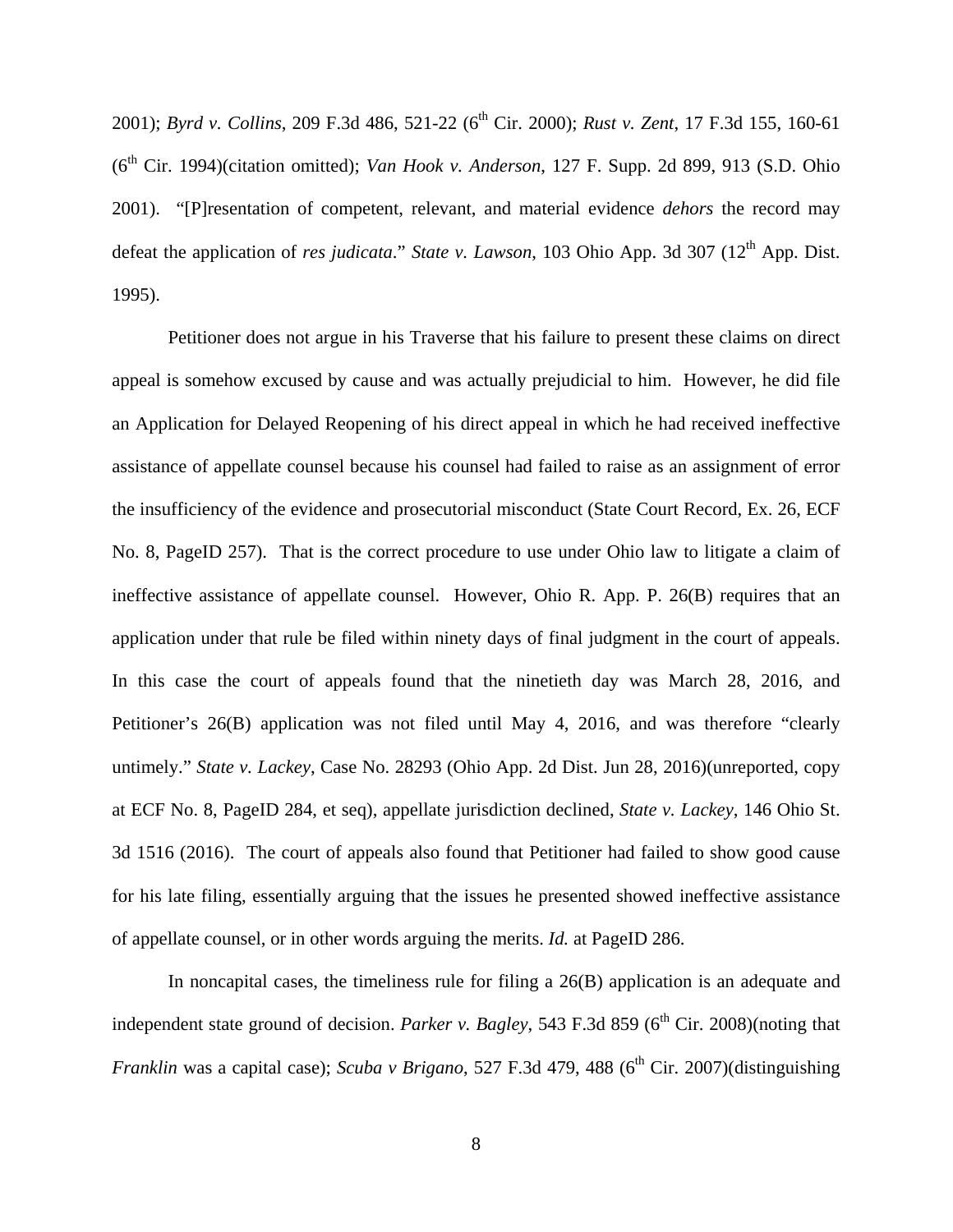holding in capital cases); *Monzo v. Edwards*, 281 F.3d 568 (6<sup>th</sup> Cir. 2002); *Tolliver v. Sheets*, 594 F.3d 900 (6<sup>th</sup> Cir. 2010), *citing Rideau v. Russell*, 2009 WL 2586439 (6<sup>th</sup> Cir. 2009). A petitioner must show more than an occasional act of grace by a state court by a state court in excusing or disregarding a state procedural rule for a federal court to conclude that the state procedural rule is inadequate because inconsistently applied. *Hutchison v. Bell*, 303 F.3d 720, 737 (6<sup>th</sup> Cir. 2002), *citing Coleman v. Mitchell*, 268 F.3d 417, 429 (6<sup>th</sup> Cir. 2001). Because Petitioner's claim of ineffective assistance of appellate counsel was itself procedurally defaulted, he cannot use that claim to excuse his procedural default in presenting the insufficiency of the evidence argument and Grounds Two, Three, and Four on direct appeal. *Edwards v. Carpenter*, 529 U.S. 446 (2000)*.* Therefore those four claims should be dismissed.

#### **Ground One: Improper Amendment of the Indictment**

 In the first part of his First Ground for Relief, Mr. Lackey asserts the trial court committed constitutional error in amending the indictment during trial. Lackey raised this claim as his Third Assignment of Error on direct appeal and the Second District decided the claim as follows:

#### **IV. Amendment of the B Indictment**

**[\*P54]** Lackey's Third Assignment of Error states that:

Amending the B Indictment After the Closing of Appellant's Casein-Chief Was a Material Change and Deprived Appellant of a Fair Trial and Due Process of Law.

**[\*P55]** Under this assignment of error, Lackey contends that the trial court erred in permitting the B Indictment to be amended at the close of the State's case, because the amendment was a material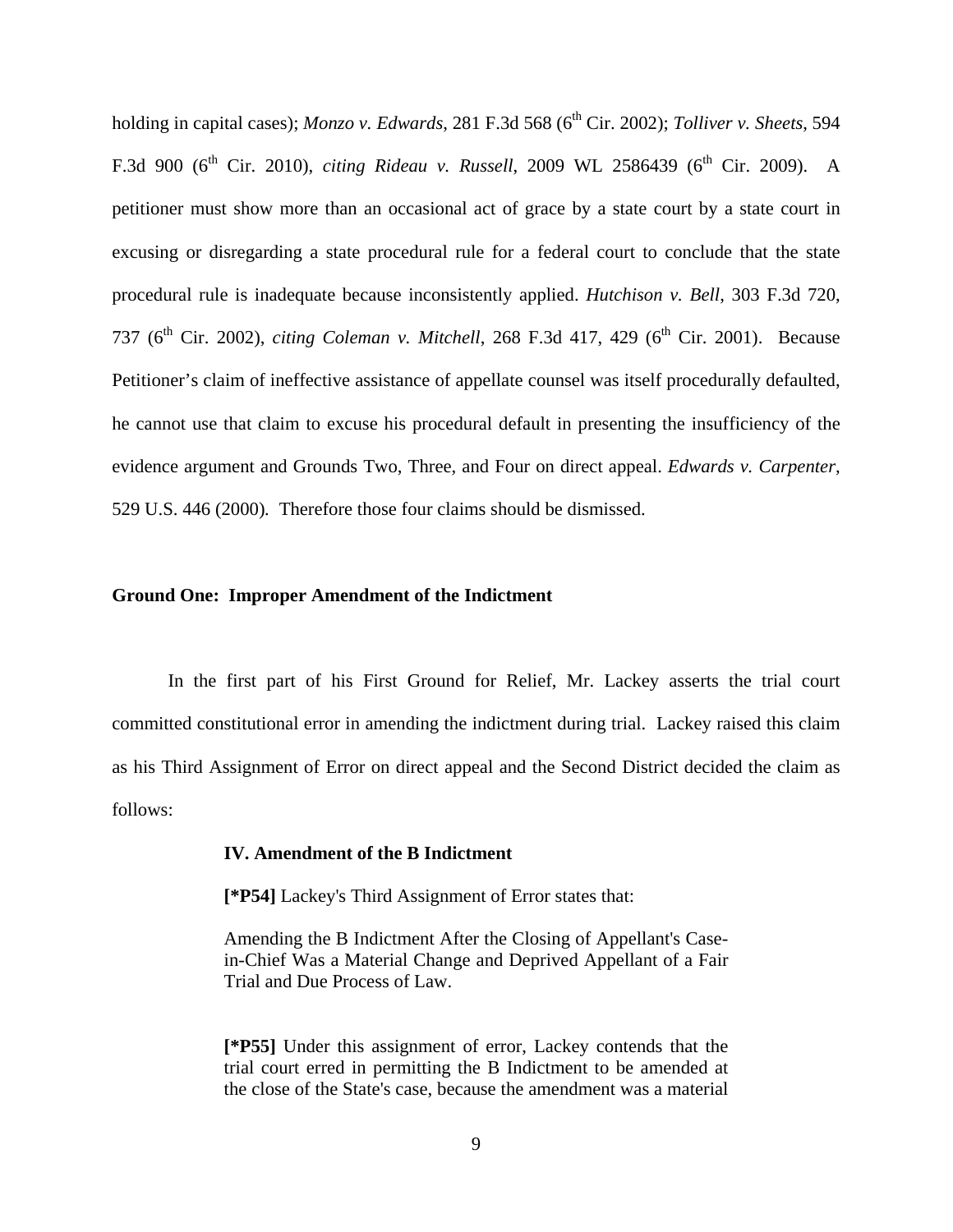change. Specifically, Lackey argues that the amendment effectively added another charge to the indictment by treating the conspiracy charge in the B Indictment as two separate charges: a conspiracy to commit arson on April 8, 2013, and a conspiracy to commit arson on April 12, 2013.

**[\*P56]** The A Indictment charged Lackey with Aggravated Arson, in that he caused physical harm to the Sunoco Station, located at 3900 Salem Avenue, on April 12, 2013. Doc. #7. The B Indictment alleged in Count One that:

EDDIE LACKEY, between the dates of April 8, 2013 through April 12, 2013  $* * *$  with purpose to commit or promote or facilitate the commission of Aggravated Arson, \* \* \* did plan or aid in planning the commission of such offense with another person or persons and that subsequent to the accused's entrance into said conspiracy, a substantial and overt act in furtherance of said conspiracy was done by him or a person with whom he conspired, to wit; Joe Whitfield threw a Molotov cocktail into 3900 Salem Ave. \* \* \*.

Doc. #62, p. 1.

**[\*P57]** The Second Count of the B Indictment alleged that:

EDDIE LACKEY, between the dates of April 8, 2013, through April 9, 2013,  $***$  did purposely and knowingly engage in such conduct that, if successful, would have constituted or resulted in the offense of Aggravated Arson \* \* \*.

#### *Id.*

**[\*P58]** After the charge in the A Indictment was dismissed, the trial court let the State amend the First Count of the B Indictment to state that the conspiracy occurred between the dates of April 8 through April 9, 2013. Transcript of Proceedings, Vol. III, pp. 519- 520. The basis for this decision was that the jury would no longer be permitted to hear evidence pertaining to the April 12, 2013 arson. In support of its decision, the trial court cited Crim.R. 7(D) and *State v. DeWitt*, 7th Dist. Mahoning No. 09 MA 68, 2010- Ohio-4777, which held that a change of dates in the indictment to conform to evidence at trial did not prejudice the defendant. *Id.* at P 42-46.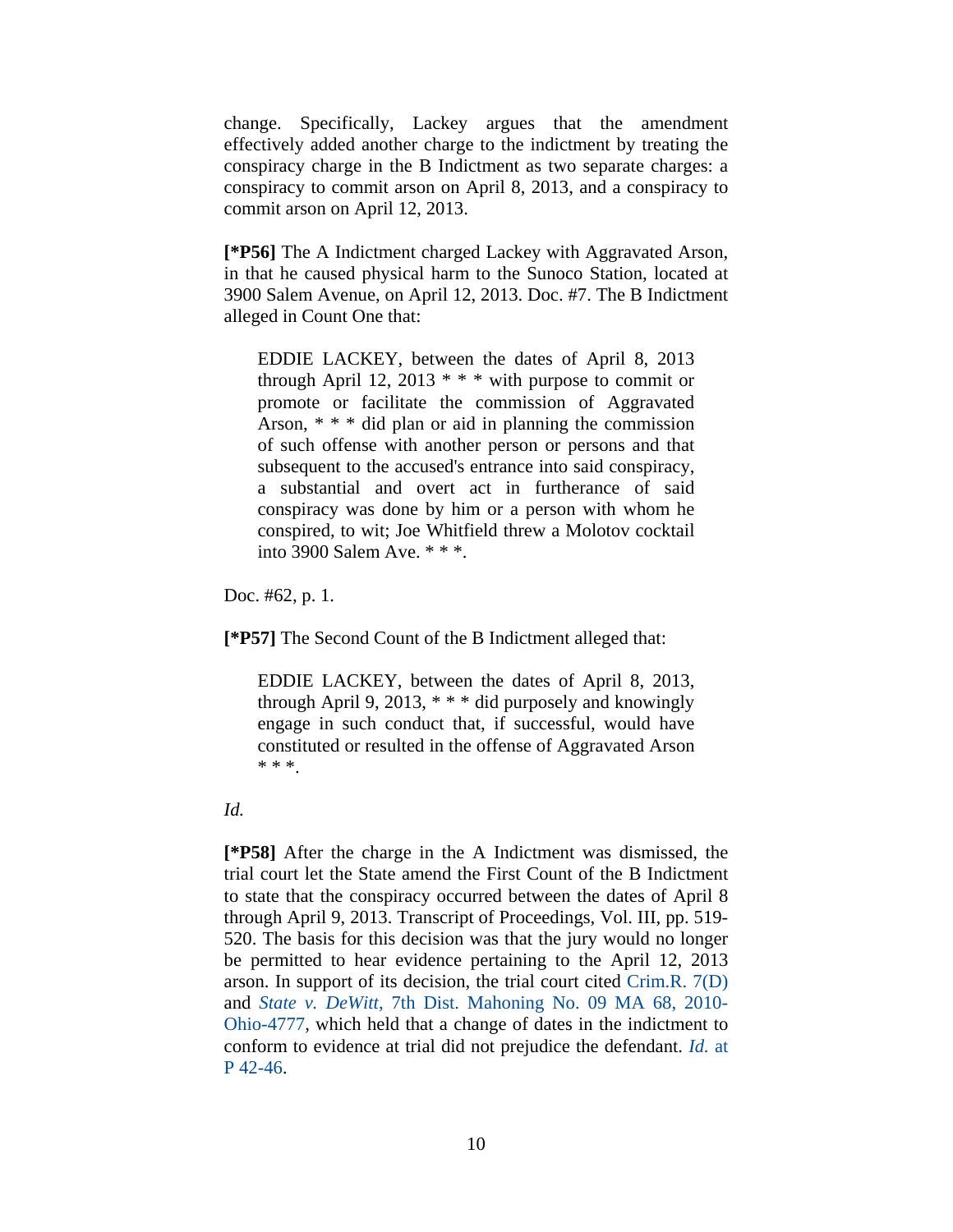**[\*P59]** "The Sixth Amendment to the U.S. Constitution provides an accused in a criminal prosecution the right to be informed of the 'nature and cause of the accusation' against him. This right, like all other Sixth Amendment rights, is part of the due process of law that is guaranteed by the Fourteenth Amendment to all criminal defendants in state court." *State v. Collinsworth*, 12th Dist. Brown No. CA2003-10-012, 2004-Ohio-5902, P 15, citing *Faretta v. California*, 422 U.S. 806, 818, 95 S.Ct. 2525, 45 L.Ed.2d 562 (1975).

**[\*P60]** Section 10, Article I of the Ohio Constitution echoes this right, by guaranteeing "the accused that the essential facts constituting the offense for which he is tried will be found in the indictment of the grand jury." (Citation omitted.) *State v. Headley*, 6 Ohio St.3d 475, 478, 6 Ohio B. 526, 453 N.E.2d 716 (1983), *clarified on other grounds in State v. Jackson*, 134 Ohio St.3d 184, 2012-Ohio-5561, 980 N.E.2d 1032, P 20-21. "Where one of the vital elements identifying the crime is omitted from the indictment, it is defective and cannot be cured by the court as such a procedure would permit the court to convict the accused on a charge essentially different from that found by the grand jury." (Citations omitted.) *Headley* at 478-479.

**[\*P61]** Crim.R. 7(D) manifests the essence of this constitutional guarantee. *Id.* at 479. In this regard, Crim.R. 7(D) provides that:

The court may at any time before, during, or after a trial amend the indictment \* \* \* in respect to any defect, imperfection, or omission in form or substance, or of any variance with the evidence, provided no change is made in the name or identity of the crime charged. If any amendment is made to the substance of the indictment, \* \* \* the defendant is entitled to a discharge of the jury on the defendant's motion, if a jury has been impaneled, and to a reasonable continuance, unless it clearly appears from the whole proceedings that the defendant has not been misled or prejudiced by the defect or variance in respect to which the amendment is made, or that the defendant's rights will be fully protected by proceeding with the trial, or by a postponement thereof to a later day with the same or another jury.

**[\*P62]** "The purpose of an indictment is twofold. By compelling the government to aver all material facts constituting the essential elements of an offense, an accused is afforded with adequate notice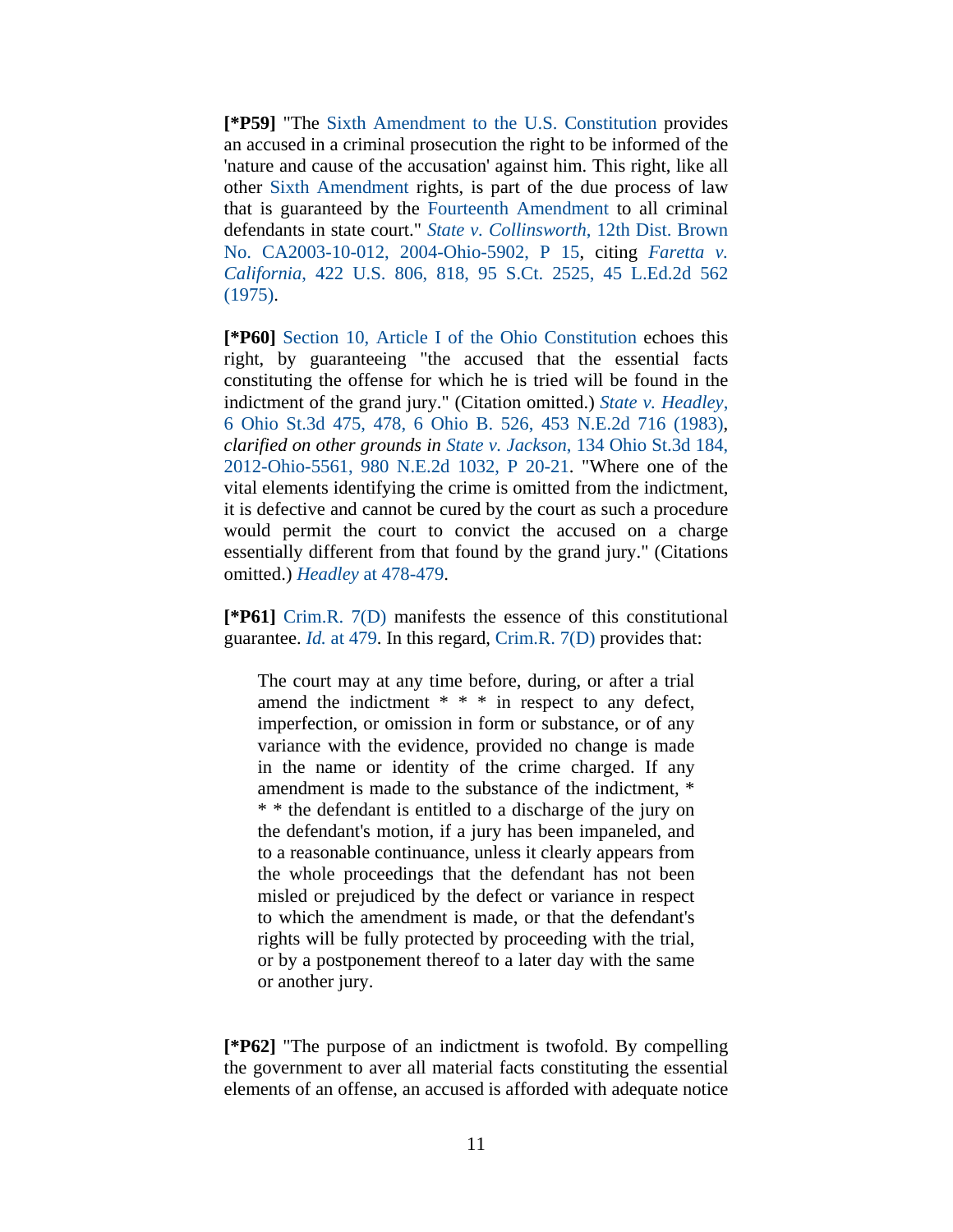and an opportunity to defend. \* \* \* An indictment, by identifying and defining the offense, also enables an accused to protect himself from any future prosecutions for the same offense." (Citations omitted.) *State v. Sellards*, 17 Ohio St.3d 169, 170, 17 Ohio B. 410, 478 N.E.2d 781 (1985).

**[\*P63]** Amendments are not permitted where they alter an offense's degree or penalty. In these circumstances, the amendment "changes the identity of the offense." *State v. Davis*, 121 Ohio St.3d 239, 2008-Ohio-4537, 903 N.E.2d 609, P 9.

**[\*P64]** Before Count One was amended, the State was required to prove that Lackey, with another person, planned or aided in the planning of Aggravated Arson, and that after Lackey entered into the conspiracy, a substantial act in furtherance of the conspiracy was done by Lackey or by another person with whom he conspired. The substantial act outlined in Count One was that Whitfield threw a Molotov cocktail into 3900 Salem Avenue. *See* Doc. #62, p. 1; R.C. 2923.01(A)(1); and R.C. 2909.02(A)(1). The substantial act occurred on April 9, 2013.

**[\*P65]** An indictment is "sufficient if it can be understood that the offense was committed at some time prior to the time of the filing." *Sellards* at 171. "Ordinarily, precise times and dates are not essential elements of offenses." *Id.* Thus, the precise date on which Lackey conspired with Whitfield was not an essential element. However, with respect to the April 9, 2013 arson, the conspiracy would have had to occur prior to the time the arson was attempted.

**[\*P66]** As an example of the fact that dates are not essential elements, the indictment in *Collinsworth* stated that a rape victim had been assaulted between certain dates in 1997. *Collingsworth*, 12th Dist. Brown No. CA2003-10-012, 2004-Ohio-5902, at P 5. However, the evidence at trial indicated that the victim was not living in Ohio at the time. *Id.* at P 6. As a result, the court granted an amendment at the close of the State's case, to provide that the alleged rapes occurred in 1996. *Id.* at P 7.

**[\*P67]** The court of appeals concluded that the trial court did not err by allowing the amendment, because the amendment did not change the name or identity of the charges, and was also not a change to the substance of the indictment. *Id.* at P 24 and 34-35. In addition, the court found no prejudice even if the amendment had been substantive, because the defendant had confessed to having had sexual relations with the victim. *Id.* at P 36 [footnote omitted].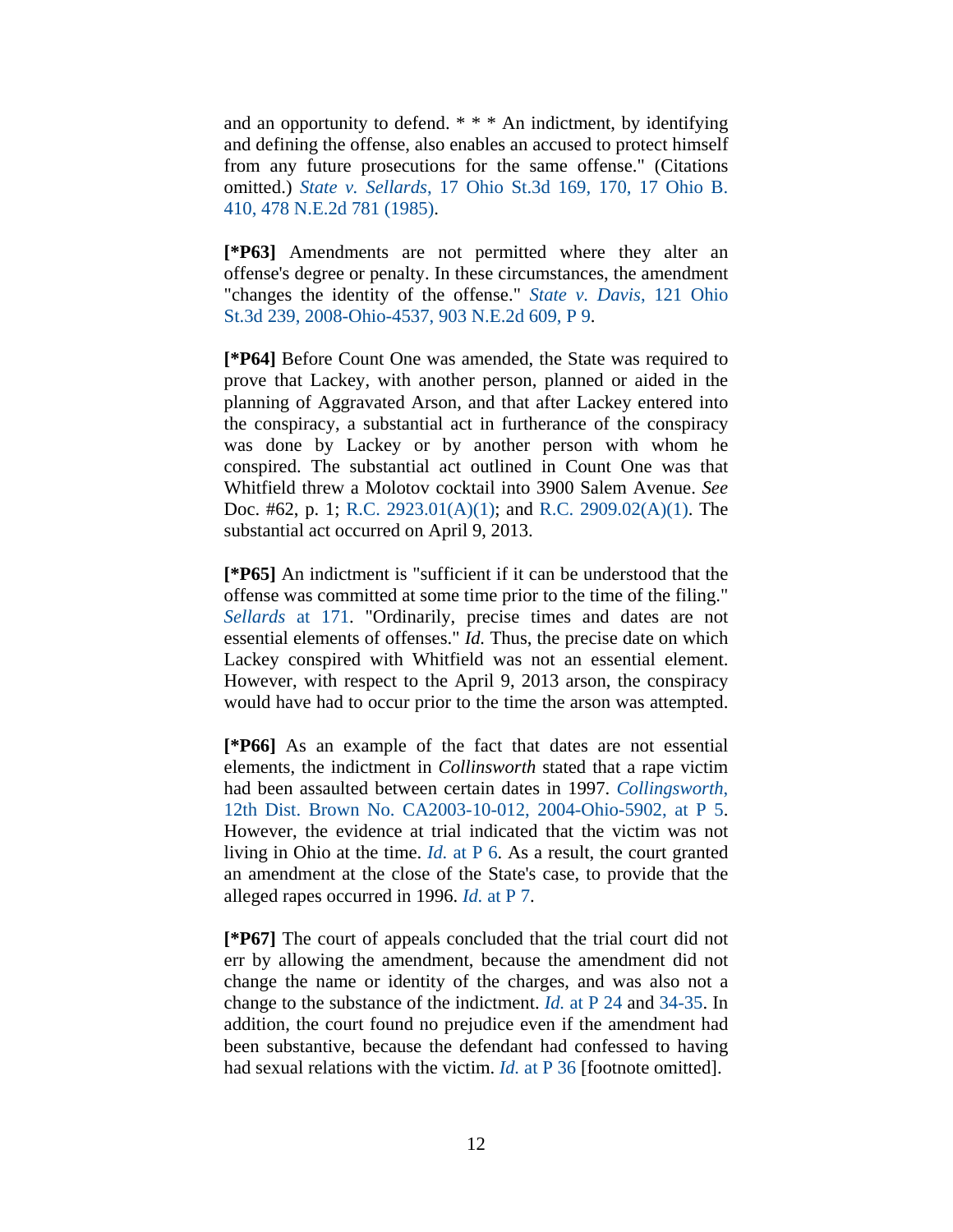**[\*P68]** In contrast, in *State v. Vitale*, 96 Ohio App.3d 695, 645 N.E.2d 1277 (8th Dist.1994), the court of appeals found that the amendment of dates in an indictment violated Crim.R. 7(D). *Id.* at 700-701. In *Vitale*, the indictment alleged that a theft had occurred on June 14, 1991. However, the State was allowed to amend the indictment at the conclusion of its case to specify that the theft was committed from June 14, 1991 through June 21, 1991. *Id.* at 698- 699.

**[\*P69]** In rejecting the amendment, the court of appeals stressed that:

The indictment herein only specified the date of the offense as on or about June 14, 1991. The defense sought a bill of particulars. "[T]he state must, in response to a request for a bill of particulars \* \* \* supply specific dates and times with regard to an alleged offense where it possesses such information \* \* \*." *State v. Sellards* (1985), 17 Ohio St.3d 169, 17 OBR 410, 478 N.E.2d 781, syllabus. In response, the state's bill of particulars further specified that the offense occurred "on or about June 14, 1991 at approximately 12:00 p.m., at the location of 1869 East 79th Street, in the City of Cleveland, Ohio." If the state had knowledge that the offense charged could also have occurred on June 21 at Amos' home, then it was obliged to so state. Since it didn't, it must be presumed that the evidence presented to the grand jury was limited to the June 14 episode identified in the state's bill of particulars and not some other date, time or place to which no reference is made.

#### *Vitale* at 699-700.

**[\*P70]** The court of appeals concluded that the defendant was prejudiced because there was a grave risk that he had been convicted of a felony on evidence that had not been presented to the grand jury. *Id.* at 699. The court further found that the identity of the crime had been changed, stating that:

Obviously, if the identity of the crime moves from events on June 14 to different events on June 21, at a different time and place, the identity of the crime has been improperly changed. Where the amendment to an indictment requires proof of an essential factual element which the original indictment did not, "the amendment of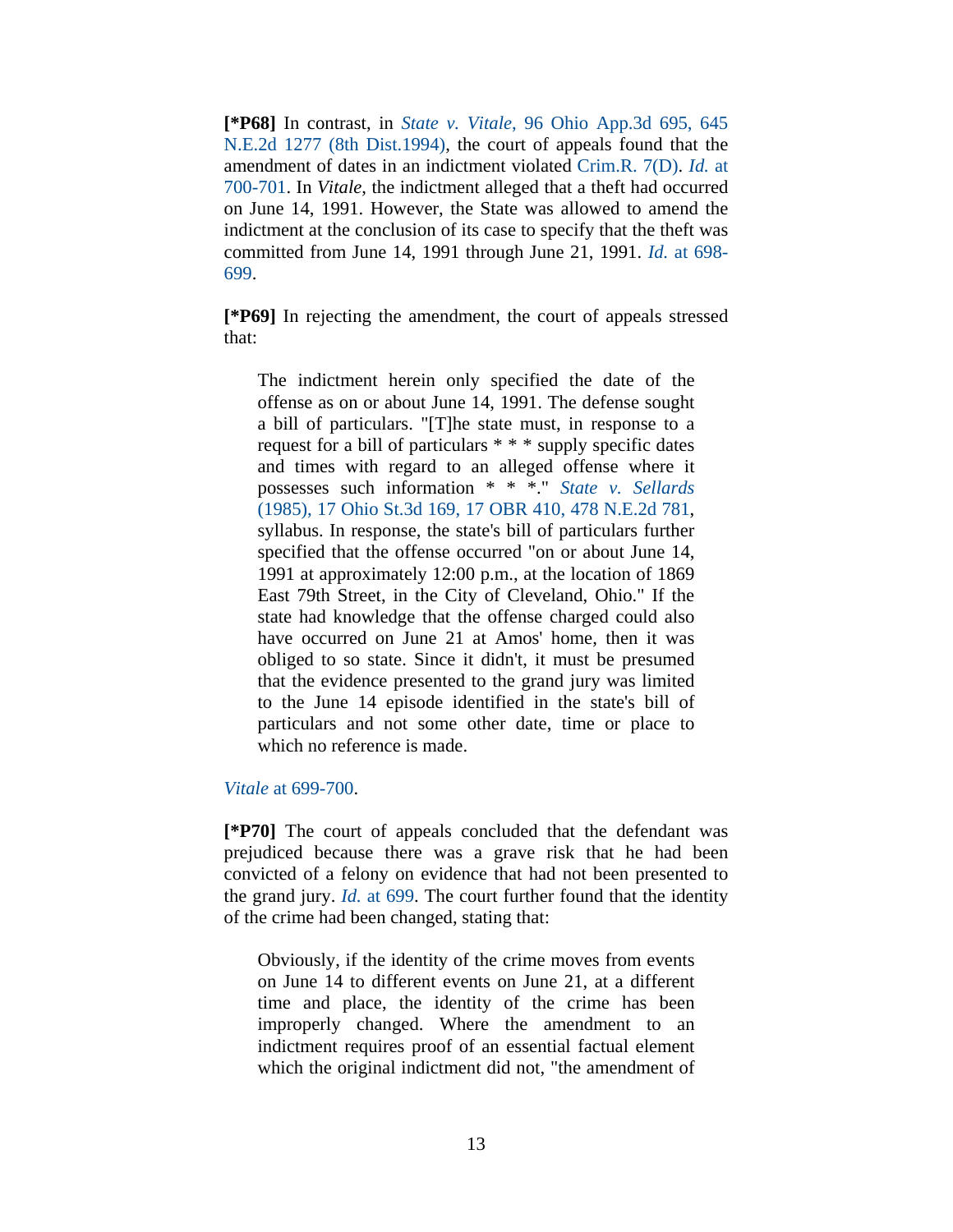the indictment changed the identity of the crime charged in contravention of Crim.R. 7(D)."

*Id.* at 701, quoting *State v. Woody*, 29 Ohio App.3d 364, 365, 29 Ohio B. 493, 505 N.E.2d 646 (1st Dist.1986).

**[\*P71]** The circumstances in the case before us are unlike those in *Vitale*, and the amendment did not change the identity of the crime with which Lackey was charged. A reading of Count One of the B Indictment leaves no doubt as to the elements of the crime with which Lackey was being charged. The amendment to conform to the evidence actually narrowed, rather than increased, the time frame in question, and did not prejudice Lackey. The indictment indicates that the crime in question was conspiracy with respect to the fire that occurred on April 9, 2013, and the events of April 8 and 9, 2013, were clearly encompassed within the evidence the grand jury considered. The only effect of the amendment was to narrow the time frame the jury considered, to conform to the evidence that the jury was permitted to consider. *Compare State v. Honeycutt*, 2d Dist. Montgomery No. 19004, 2002-Ohio-3490, 2002 WL 1438648 (July 5, 2002) (noting that "*Vitale* stands for the proposition that the state 'should be restricted in its proof to the indictment and the particulars as set forth in the bill.'"). 2002-Ohio-3490 at \*3, quoting *Vitale*, 96 Ohio App.3d at 700, 645 N.E.2d 1277. (Other citation omitted.)

**[\*P72]** In *Honeycutt*, we distinguished *Vitale*, observing that the State had restricted its proof to the indictment and the bill of particulars. *Id.* Similarly, the State in the case before us restricted itself to what was included in the B Indictment, and the trial court did not violate Crim.R. 7(D) by permitting the amendment after the charge in the A Indictment was dismissed.

**[\*P73]** Based on the preceding discussion, the Third Assignment of Error is overruled.

*State v. Lackey*, *supra.*

 In his Traverse, Petitioner recognizes the first legal proposition that applies: when a state court decides on the merits a federal constitutional claim later presented to a federal habeas court, the federal court must defer to the state court decision unless that decision is contrary to or an objectively unreasonable application of clearly established precedent of the United States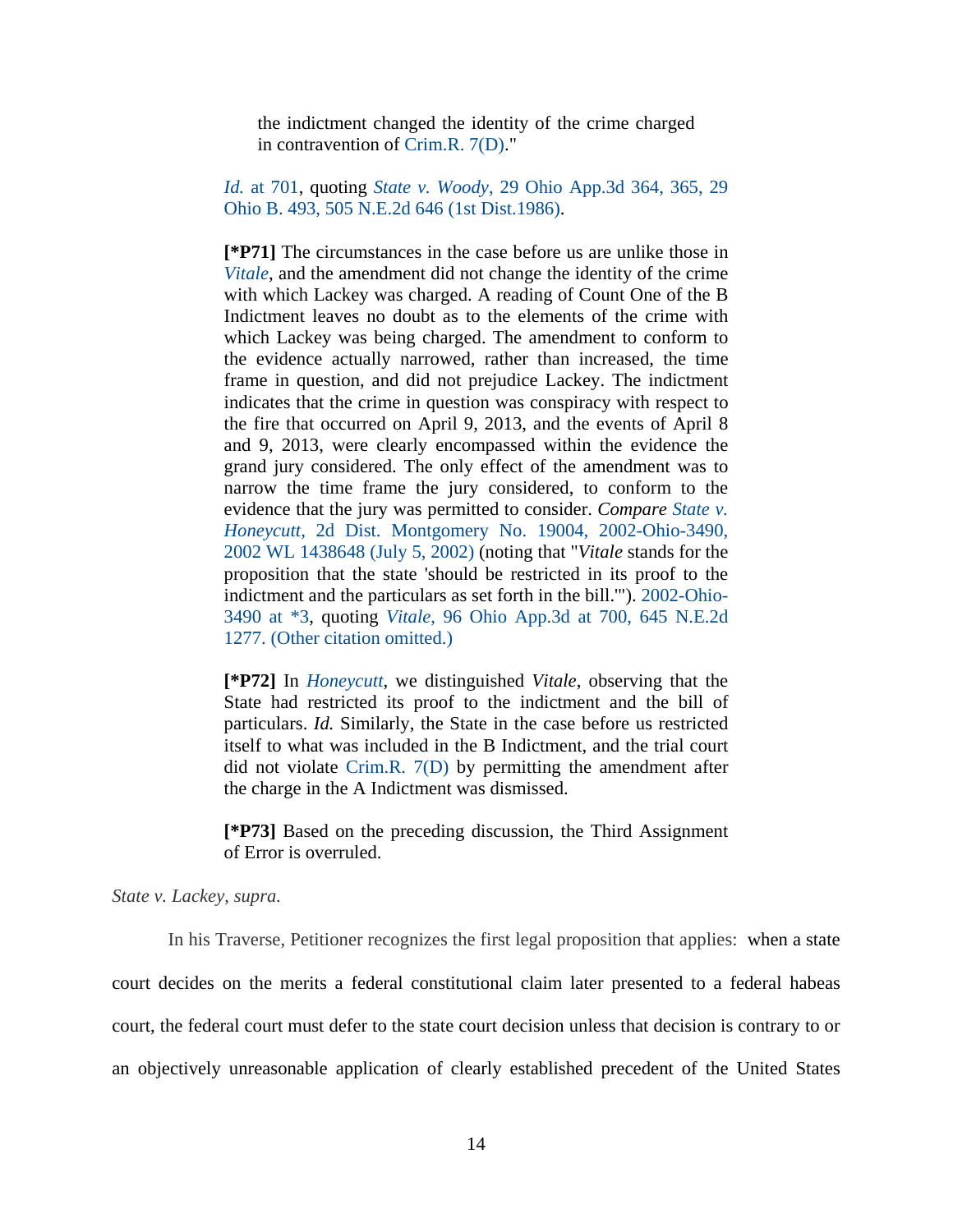Supreme Court. 28 U.S.C. § 2254(d)(1); *Harrington v. Richter*, 562 U.S. 86, 131 S. Ct. 770, 785 (2011); *Brown v. Payton*, 544 U.S. 133, 140 (2005); *Bell v. Cone*, 535 U.S. 685, 693-94 (2002); *Williams (Terry) v. Taylor*, 529 U.S. 362, 379 (2000).

 In addition, federal habeas corpus is available only to correct federal constitutional violations. 28 U.S.C. § 2254(a); *Wilson v. Corcoran*, 562 U.S. 1 (2010); *Lewis v. Jeffers*, 497 U.S. 764, 780 (1990); *Smith v. Phillips*, 455 U.S. 209 (1982); *Barclay v. Florida*, 463 U.S. 939 (1983). "[I]t is not the province of a federal habeas court to reexamine state court determinations on state law questions. In conducting habeas review, a federal court is limited to deciding whether a conviction violated the Constitution, laws, or treaties of the United States." *Estelle v. McGuire*, 502 U.S. 62, 67-68 (1991). Mr. Lackey's Third Assignment of Error in the Second District presented questions of both federal and state law; this Court can only review the claimed errors of federal constitutional law.

 Applying this law to Mr. Lackey's case, the Magistrate Judge first notes that there is no federal constitutional right to grand jury indictment in state court. The Supreme Court has consistently held for more than one hundred years that Grand Jury Clause of the Fifth Amendment is not applicable to the States. *Hurtado v. California*, 110 U.S. 516 (1884); *Branzburg v. Hayes*, 408 U.S. 665, 687-88 n. 25 (1972); *Gerstein v. Pugh*, 420 U.S. 103 (1975). Thus to the extent Mr. Lackey is claiming that the amendment to the B indictment violated his right to grand jury indictment under the Fifth Amendment, his claim is not cognizable in habeas corpus because there is no such right. There is a right to grand jury indictment under the Ohio Constitution, but this Court cannot review the Second District's decision on whether the amendment violated that state constitutional right.

Mr. Lackey relies on *Ex parte Bain*, 121 U.S. 1 (1887)(Traverse, ECF No. 13, PageID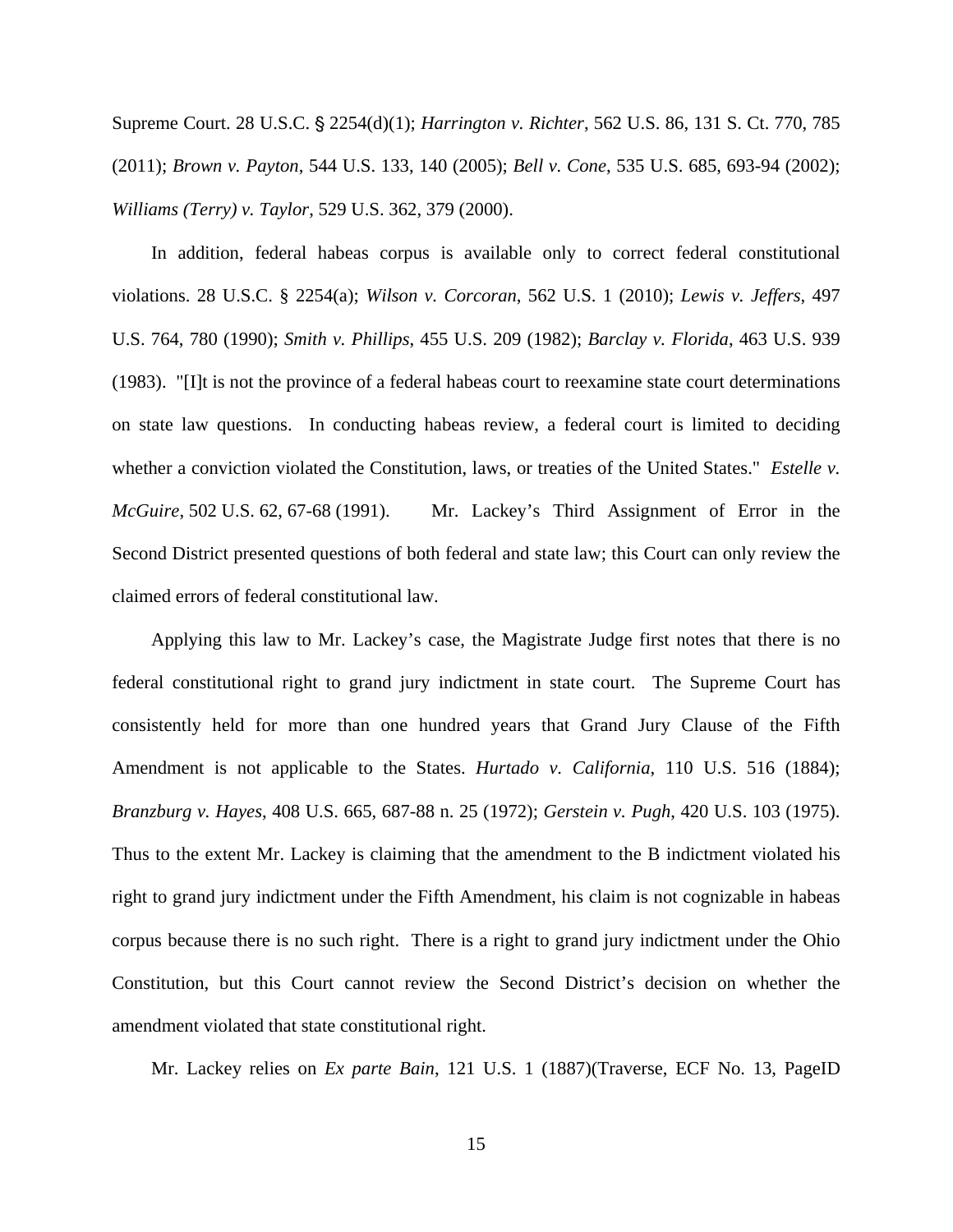1063). However, *Bain* referred only to the Fifth Amendment right to indictment as it applies to persons charged with federal crimes. In any event, *Bain* has been expressly overruled by the Supreme Court. *United States v. Cotton*, 535 U.S. 625 (2002).

 In addition to the Fifth Amendment, Mr. Lackey relies on the Sixth Amendment requirement of fair notice and the Fourteenth Amendment's Due Process Clause. *Russell v. United States*, 369 U.S. 749 (1962), holds the sufficiency of an indictment is to be measured by the following criteria:

> These criteria are, first, whether the indictment "contains the elements of the offense intended to be charged, 'and sufficiently apprises the defendant of what he must be prepared to meet,'" and, secondly, "'in case any other proceedings are taken against him for a similar offense whether the record shows with accuracy to what extent he may plead a former acquittal or conviction.'"

369 U.S. at 763-64. While the right to grand jury indictment has not been extended to the States, these criteria are applicable as a matter of due process. *Valentine v. Konteh*, 395 F.3d 626, 631  $(6^{th}$  Cir. 2005).

The effect of the amendment<sup>1</sup> to the B indictment was to narrow the dates of the alleged conspiracy. The Second District found this made the notice to Mr. Lackey more precise. He does not advise the Court why this would have made it more difficult for him to defend, nor did he ask for a continuance to adjust his defense. This case is therefore unlike the child sexual abuse charges in *Valentine* and in similar cases where the victim's memory for precise dates is compromised but the defendant may need precise dates for alibi purposes or otherwise to test the victim's credibility.

 Petitioner has not shown that the Second District's decision on the federal constitutional questions involved was contrary to or an objectively unreasonable application of clearly

 $\overline{a}$ 

 $<sup>1</sup>$  Lackey refers to it as a "constructive" amendment, but it was quite express and done on the record.</sup>